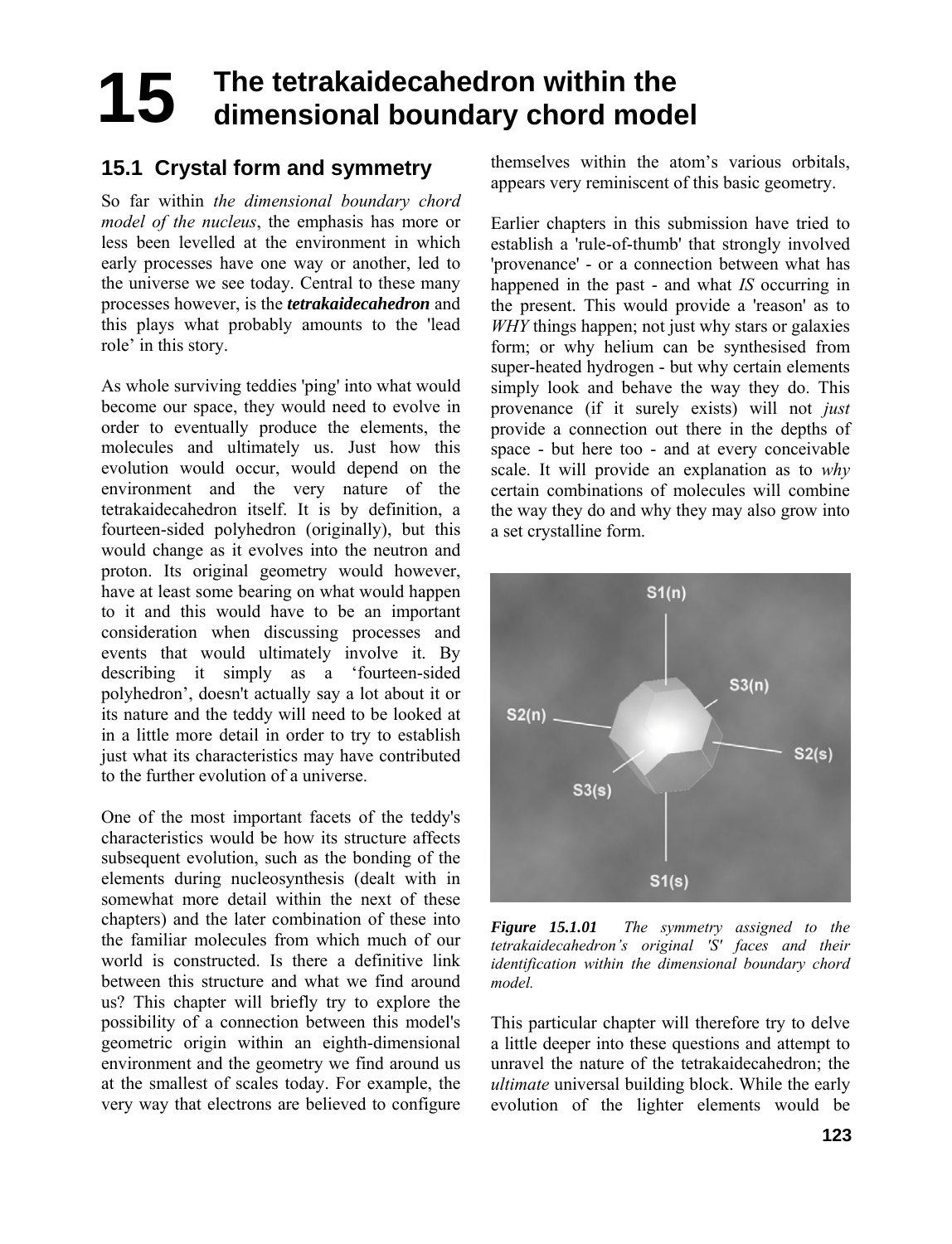dependent on what was happening within the environment at the time, it would be the very nature of the whole surviving teddy (now the proton), that would determine just how this bonding process came about. An important consideration of the teddy's characteristics during this early episode of nucleosynthesis would be its *SYMMETRY* - and this concept should be looked at a little more closely.



*Figure 15.1.02 The crystalline cube is (not surprisingly) of the cubic system and is a combination of three distinct forms. These are the cubic ('X'); rhomb-dodecahedron ('Y') and octahedron ('Z') forms, producing a total of thirteen axes and nine symmetry planes.* 

The tetrakaidecahedron (in this model at least) would be *the* original polyhedron. It is the only shape that can be produced by the pressure modification of 4D spherical (expansional) events during the vacuum collapse that would herald the creation of the eighth-dimensional level. The teddy would at this time, be just a small integral component of a much larger homogeneous 8D lattice, but this structure would already have been determined back in the lower fourth-dimension. The continuity of structure would at the time, provide the lattice with a 'singular' characteristic and whereas the boundary chords have been described as individuals within their later 3D/4D setting, within this 8D lattice, they would be *ONE* chord. The tetrakaidecahedron's symmetry is rather subtle however (see *Figure 15.1.01* on the previous page) and can be defined as a polyhedron (or indeed a crystal for that matter) that results from the combination of two specific crystal forms<sup>1</sup>. This may best be illustrated with the help of a simple crystalline cube that can be used here as a starting point (see *Figure 15.1.02* in the previous column).

The humble cube (perhaps not that surprisingly), is crystallographically of the *cubic system* - one of the seven main groups known as the *crystal system* (but also referred to as *'essential' axes of symmetry*).



*Figure 15.1.03 Although larger and more numerous, the hexagonal faces of the teddy are actually 'subsidiary' faces - which are normal to the subsidiary octahedral axes.*

In the cubic system, we have the original 'six' faces that make up the cube (labelled 'X' in *Figure 15.2.02*); each parallel pair of which is normal to the axis that runs between them. There are however *subsidiary elements of symmetry* and only one class of crystal in each of the seven groups possesses a maximum number of these symmetry elements. This single class is referred to as a *holosymmetric class*. In the cubic system, the cube itself is a member of this *holosymmetric class* and this too is inferred within the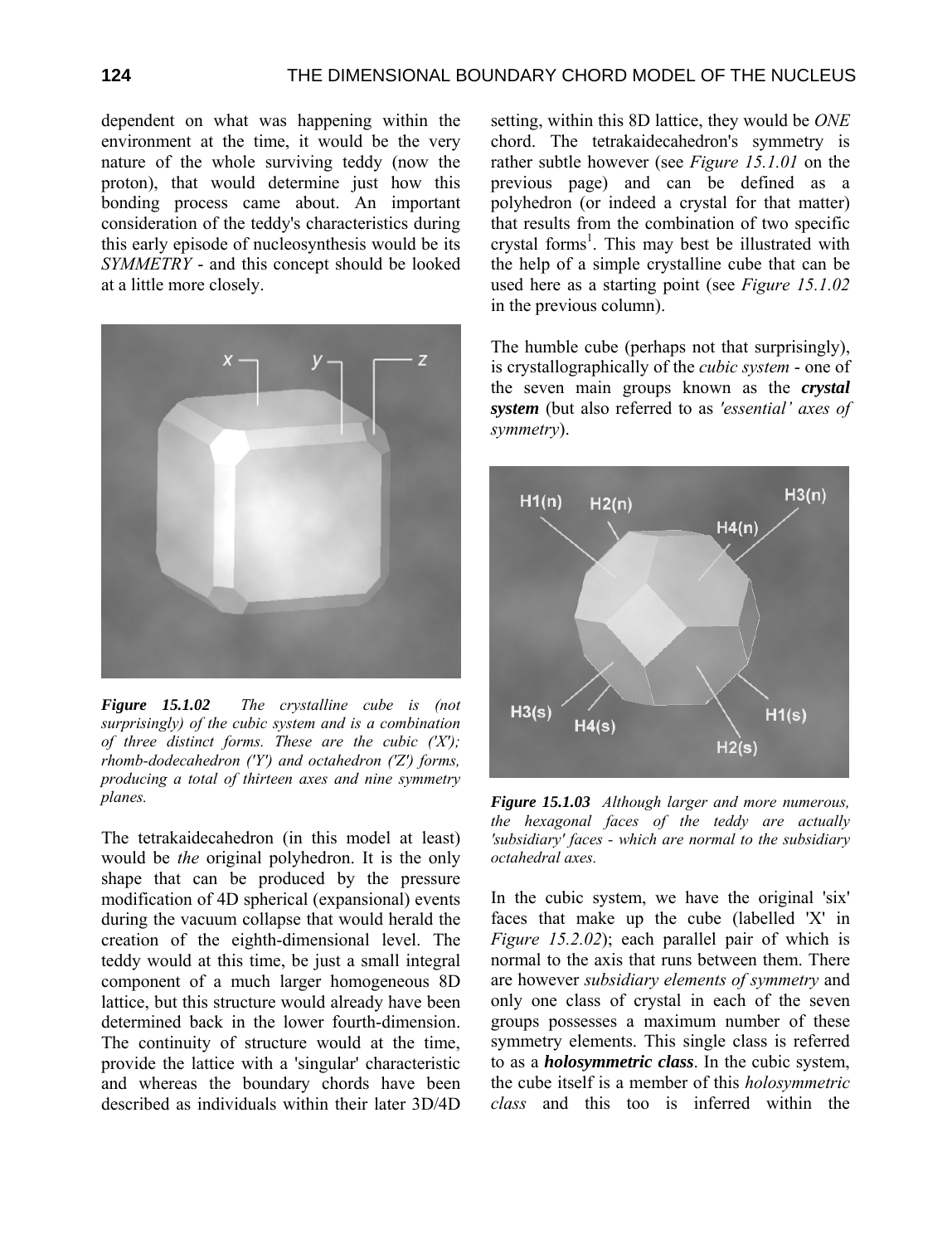illustration. As well as the six original faces, we can have faces that *bevel* the edges of these originals; (labelled 'Y' in the figure). There will be a total of twelve of these and they represent what is known as the *rhombdodecahedron form*.

A further set of faces can symmetrically truncate the original eight *coigns* of the cube (the original corners) and these represent what are known as the *octahedron form* (labelled as 'Z' in *Figure 15.2.02*). This produces a combination of three different *forms* and the holosymmetric qualities of the cube can therefore be said to comprise the combination of three distinct forms (cubic, rhombdodecahedron and octahedron); each of which can exist independently of one another. By connecting an imaginary axis between each parallel pair of faces, the cube will end up with a total of *thirteen* axes and *nine* symmetry planes and as these are the maximum number of symmetry elements that this particular group can possess - this actually defines this crystalline cube as its own group's cubic *holosymmetric class*.

The octahedral planes (which naturally form hexagons in the illustration because of their incidence against adjacent faces); could be imagined in this scenario, to grow outwardly larger (especially at the expense of their neighbouring rhombdodecahedral faces); until the *twin-form* shape of the *tetrakaidecahedron* ultimately appears. As a result, the rhombdodecahedron faces shown in the figure, would disappear completely (as would their axes) and the cubic faces would have to shrink markedly as a consequence (eaten up by the growing hexagons that now mark the faces of the octahedron form).

This resulting crystalline tetrakaidecahedron (or 'teddy' as it is affectionately known in this model) would still however, be a member of the *cubic system* - even though it has reconfigured from a three-form to a twin-form combination. It would also appear to casual observation that the larger and more numerous hexagonal faces make up the 'primary' elements of the tetrakaidecahedron - but it would still be the smaller, square faces that are aligned with the primary or *essential* cubic axes.

The hexagonal faces are actually normal to the *subsidiary* octahedral axes.

The apparent *crystal system* of the tetrakaidecahedron can also be analysed with a procedure known as *stereographic projection* which, up until the more recent availability of Xray diffraction techniques, was the primary method used for determining crystal structure. Although this procedure will not be described in detail here, such analysis was most usually achieved in two-dimensions using what is known as the *stereographic* (or *Wulff*) *net* - but with the advent of good, 3D modelling programmes such as AutoDesk's *AutoCAD* and *3DSMax* (both used extensively by the author), similar results can be achieved a lot less laboriously - and in much greater detail.



*Figure 15.1.04 3D stereographic projection of the teddy. The great sphere has been omitted for clarity, but the connected face poles above the equatorial plane represent where these points intersect the sphere's surface.* 

Suffice to say that stereographic projection imagines the uppermost 'slice' of a crystal placed at the centre of a much larger sphere and the axes normal to each crystalline face (usually referred to as the *face-poles*) are extended outwards until they intersect the surface of this sphere. These produce points that basically transfer the position of these faces in three-dimensional space to a new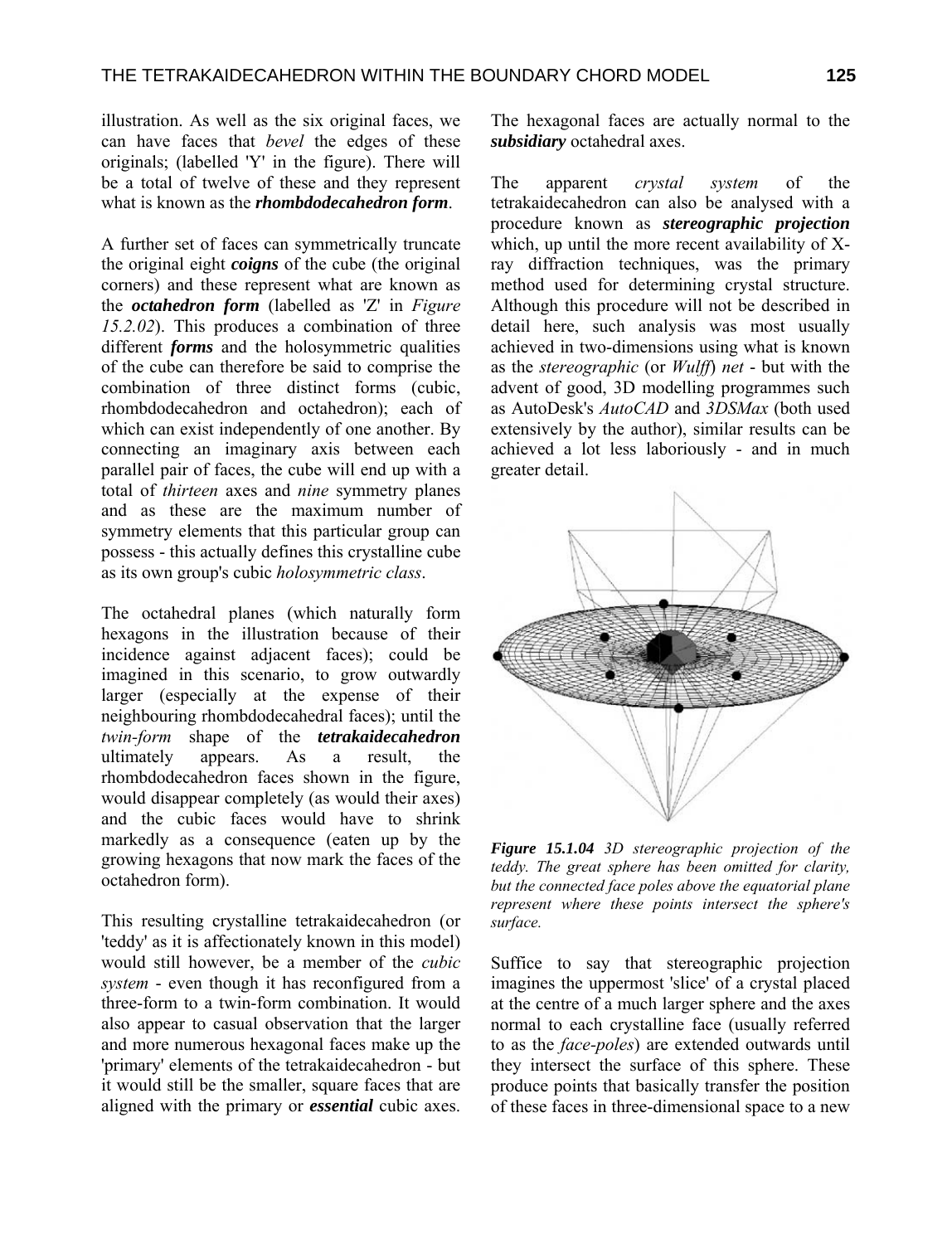position now on the sphere itself. These points are then *all* projected towards the south pole of the sphere and where they intersect the equatorial plane, produce a unique plot of these points on what is now a two-dimensional surface, known as the *plane of projection*. Each two-dimensional point now represents a face-pole. The crystal structure is thus easily examined from this 2D perspective and this has been attempted here three-dimensionally, using a hypothetical tetrakaidecahedron as the subject (see *Figure 15.1.04* on the previous page).

The projection has been orientated with one of its square faces (and thus *cubic axis*), placed north and one placed south; which also means that the remaining two cubic axes are orientated in the plane of the equator itself. Their points are positioned on the outside edge of the plane of projection (which is the original equator of the sphere) and this is known as the *primitive circle* (see *Figure 15.1.05* below).



*Figure 15.1.05 The plane of projection produces a two-dimensional plot that by convention, represents a combination of cubic ('S' points at the centre and around the 'primitive circle') and octahedron forms ('H' points etc.).* 

The pattern of these 'S' face poles (or their twodimensional equivalent points) produce the classic representation of the cubic system in stereographic projection - as do the octahedral axes prove their own configuration as represented in the figure by the points marked  $H1(n)$ ,  $H2(n)$ etc..

It will have been noticed that only the 'north' poles of the 'H' faces are shown in the projection and this is of course due to the fact that only the top slice - or northern half of any particular crystal is used in this analysis. In all, this is merely another way of confirming that the tetrakaidecahedron is of the cubic system. By convention then, a tetrakaidecahedron in crystal form, should be of a combination of two forms (cubic and octahedron) and be of the cubic crystal system to boot. In reality, it is actually extremely difficult to find these bodies in mineral form at all and even more difficult to find any reference to them in works on the subject. The teddy is certainly a bit of a quandary; at least crystallographically speaking.

# **15.2 Reconfigured geometry**

The original whole surviving teddy is however, no longer a perfectly symmetrical two-form crystal with well defined faces and edges of all the same length. In this model and not long after its appearance in four-dimensional space, it would have reconfigured as environmental conditions (now so very different from the 8D lattice in which it formed), played their part - all in collusion with its own in-built *face-spin bias* that was inherited from the big-snap. This characteristic can be thought of as a rotational tendency caused by the chords around the circumference of the hexagonal faces. As whole surviving teddies *and* their independent boundary chord relatives separated from this eighthdimensional lattice (see again Chapter Seven), the *elastic rebound* that would have occurred, would set this phenomenon in motion.

Not long after the big-ping that followed this separation (or dimensional differentiation as this was called in an earlier chapter), the teddies would evolve into what in this model at least, are now the proton and neutron in our world - with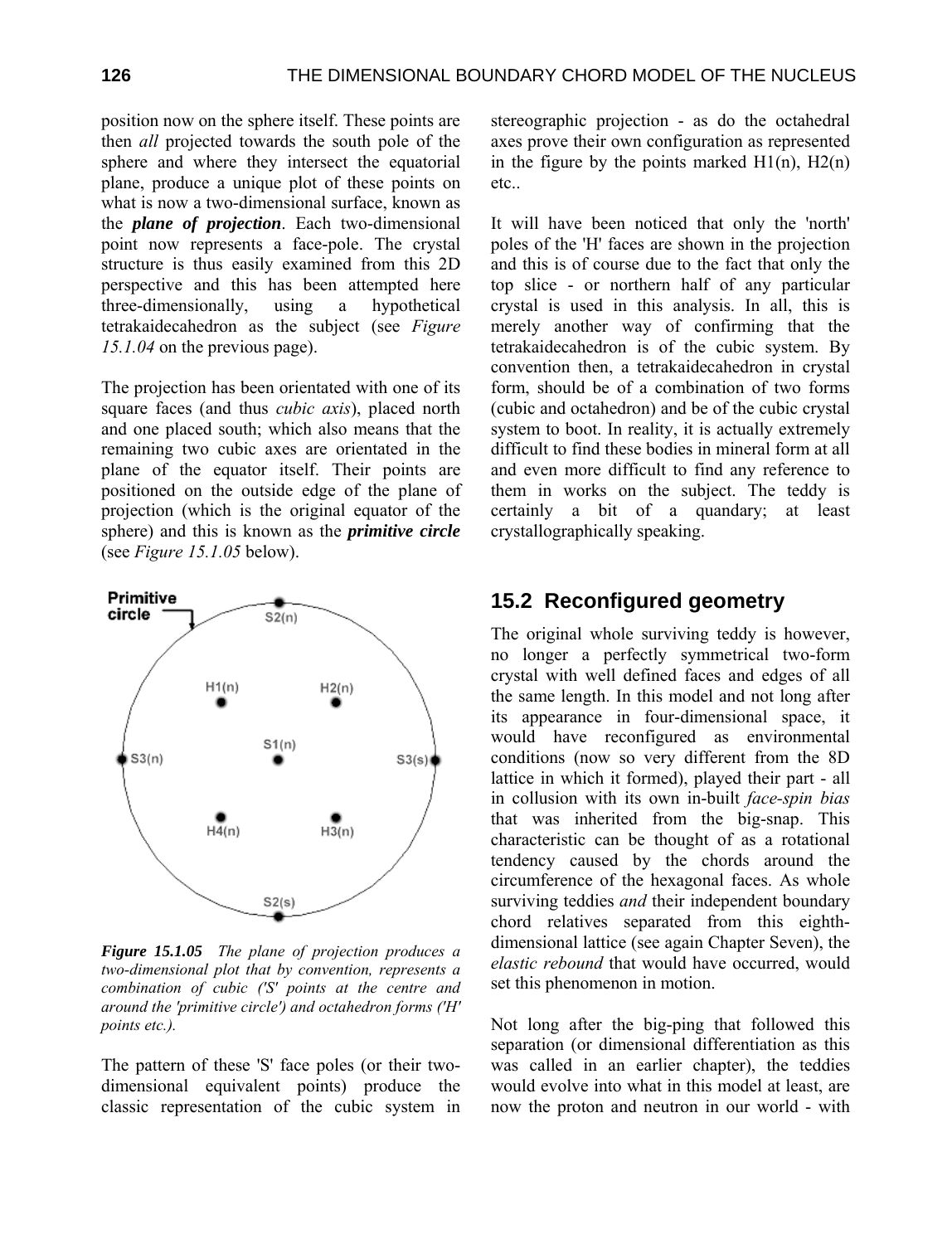their round or circular faces made up from two different *dimensional boundary chord values* (six for the previously hexagonal faces and four for the previously square). The relationship of these new round faces to each other still remains as it was prior to reconfiguration and each face is still normal to the original crystalline axis (just like the hypothetical tetrakaidecahedron used in the stereographic projection illustrated earlier). Its axes *HAVE* therefore, remained (crystallographically) of the *cubic crystal system* even though a significant change has occurred to their structure (see *Figure 15.2.01* below).



*Figure 15.2.01 The faces of the reconfigured whole surviving teddy (whether proton or neutron), retain the original configuration of their axes.* 

There is actually something of a philosophical question hiding away here that will raise its ugly head more than once within this submission. This has to do with whether it is simply that subsequent bonding of proton to proton (resulting in a proton - neutron pair by way of 'S' face to 'S' face coupling); is responsible for the fact that the 'essential' axes of the holosymmetric class of cube are of the cubic system in the first place and not something else resembling the subsidiary 'H' axes shown in *Figure 15.1.03*); or whether it is indeed the other way round? It's a little like the chicken and the egg question at the moment, but

subsequent discussions will try and clarify this position further. We often see repetition in nature and this may be the original. In this case, the underlying reason for such apparent 'patterns' may be the structural configuration of the subatomic components - where both electron and molecular patterns 'mirror' those that have *already* occurred within the subject's nucleus.

This may well be the reason why the electron shell's configuration right the way through the periodic table, seems to obey a single (basic) set of rules; that is able to determine where an element's electrons are allowed to locate themselves. Moving up a scale or two, many crystalline structures may have their origin within a similar explanation and again, this may be due to the larger scale build-up of structure, mimicking what has already occurred in the nucleus, electron shell and then within molecular form. We will have to wait and see.



*Figure 15.2.02 The spherical symmetry of the reconfigured teddy superimposed upon a sphere of suitable scale.* 

The symmetry of the tetrakaidecahedron (either the original or the reconfigured versions in this model) is such that each pair of parallel faces are also perfectly in line with each other. This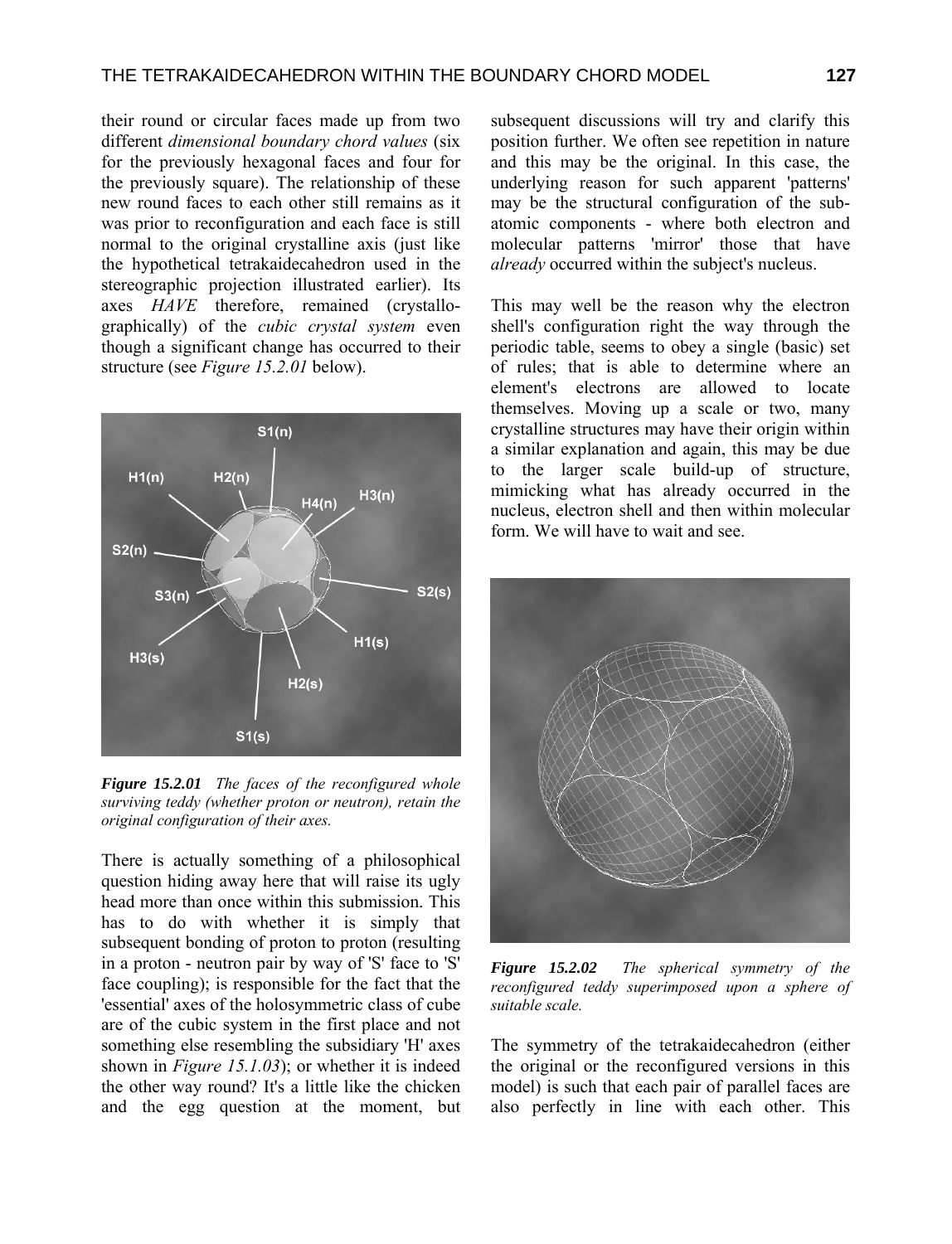produces a situation where the reconfigured teddy (either proton or neutron), can be perfectly superimposed upon the surface of a suitably scaled sphere and each member of a rotational group (the round faces) will scribe out a perfect segment (see *Figure 15.2.02* on the previous page).

### **15.3 Spin states**

This particular characteristic of the tetrakaidecahedron, may be of assistance when describing the function of these reconfigured rotational groups, especially when the subject of proton-to-proton bonding is discussed (dealt with in the next chapter). Because of this perfect spherical fit as it were, the mapping of these faces may also be possible in terms of the 'Reimann sphere' and this approach may be useful in trying to determine the 'spin' characteristics of this model's proton, which must have a direct relationship to the rotational groups from which it is comprised. This question will be tackled next.

Each component 'loop' of any particular rotational pair is *orthogonal* to its partner - which in this context can be taken as meaning opposite. Each *loop* (made up from its constituent *boundary chord values*) also has a component of rotation brought about by the imposed face-spin bias discussed earlier in this section. Because of their configuration, this rotation will be *complimentary* about the same axis and because they are orthogonal, these components could be described as possessing 'spin', as they rotate around a 'shared' axis.

As this type of arrangement is reminiscent of the quantum geometry of the individual spin states of such massive particles as the electron, proton and neutron in convention (spin- $\frac{1}{2}$ ), then it may be possible to represent any chosen rotational group in terms of the *Reimann sphere* - where this surface can represent *projective space*<sup>2</sup> ( $PH<sup>2</sup>$ ) and each point on this sphere can possess a distinct spin- $\frac{1}{2}$  state. With a rotational group's axis orientated north to south and for this exercise, arbitrarily attributed with a clockwise rotation;

the spin conditions of its two component loops can be conventionally described as:

*spin-up*  $|↑⟩$  (r/handed about the upward vertical) and,

 *spin-down* |↓〉 (r/handed about the down ward vertical).

The *spin states* (which have an intimate relationship with the complex numbers  $\Psi_0$  and  $\Psi_1$ where usually  $\Psi_0 = w$  and  $\Psi_1 = z$ ); can therefore be described as  $\{1,0\}$  for *spin-up* and  $\{0,1\}$  for *spin-down* and these two (basic) states are themselves orthogonal (opposites).

One is therefore presented with a picture that will be very similar in nature to that shown in *Figure 15.2.02* on the previous page, although this particular sphere will be describing just *ONE* rotational group instead of all seven - and this has itself been illustrated as *Figure 15.3.01* below.



*Figure 15.3.01 The spin direction or spin-½ state of a rotational group can be ascertained by considering it as a Reimann sphere cut through the equator by the complex plane. The sphere itself becomes projective space.* 

The Reimann sphere in this particular usage, will include a 'complex plane' because of *w* and *z* and this will quite naturally, cut the equator of the sphere itself. As the surface of the Reimann sphere represents *projective space*, it should be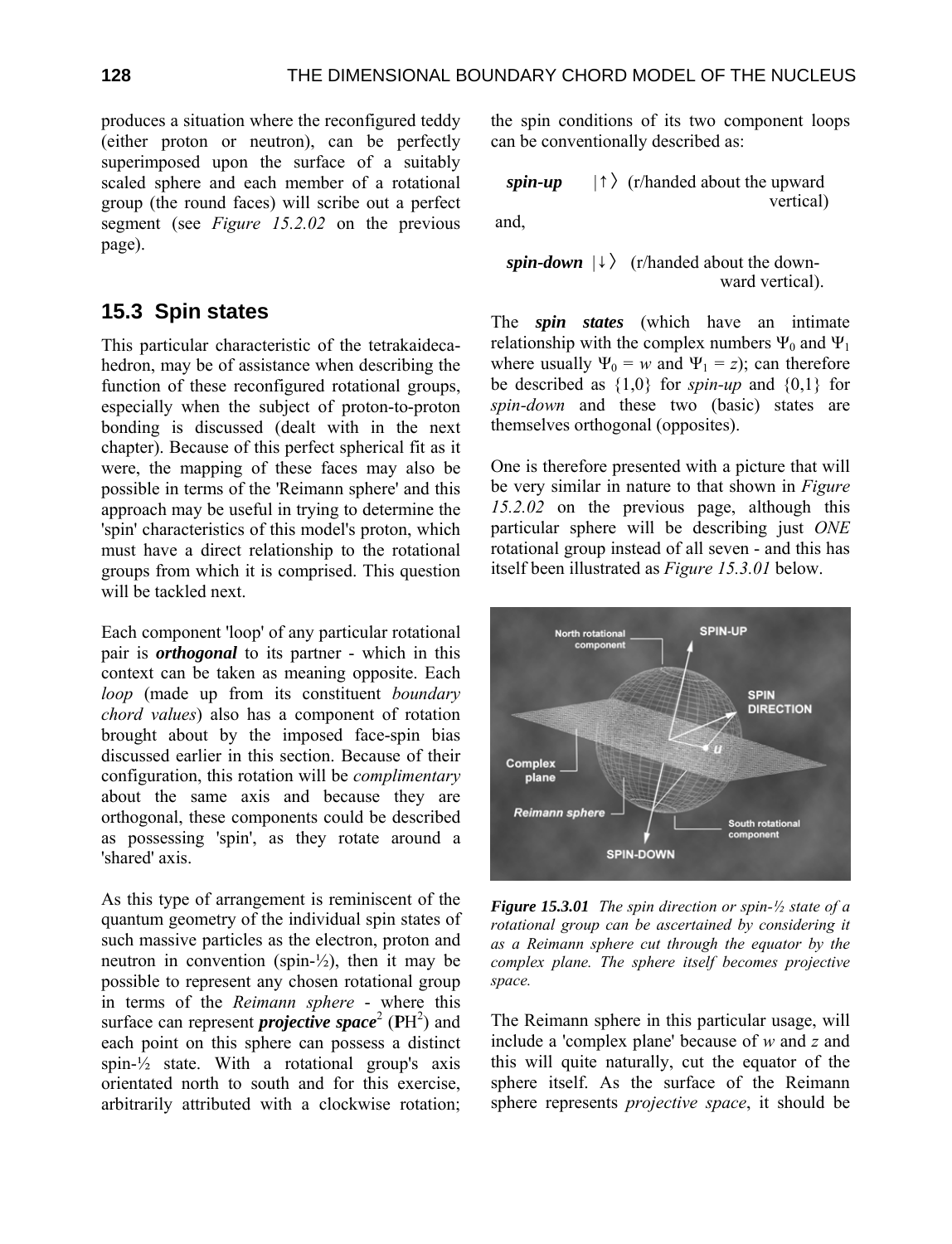possible therefore, to determine *spin-direction*. This has a relationship with the complex-plane, where:

$$
w|\uparrow\rangle + z|\downarrow\rangle = |\uparrow\rangle
$$

and where the sign  $'$ <sup>'</sup> can be made to represent some direction in space; which in turn will be found to be some point on the surface of the Reimann sphere (which is now actually defined as *projective space*  $\mathbb{P}H^2$ ). Not only does projective space become a Reimann sphere - but the teddy's rotational group itself could also be considered as a Reimann sphere too, especially in this particular context. With the complex plane cutting the equator of the Reimann sphere, *stereographic projection* can again be used to plot  $| \nearrow \rangle$  (the spin direction or spin-½ state in projective space) and the position where this projection cuts the complex plane, will correspond with the complex number '*u*' and the complex plane itself (the equatorial plane in stereographic projection), can now be considered as being representative of the ratio  $u = z/w$ .

Within the bounds of this particular exercise, the illustration of a single rotational group by way of the Reimann sphere would seem to mirror that of any other spin- $\frac{1}{2}$  system - and the determination of *spin direction* would also seem to be achievable. The teddy (or proton) in this model however, is actually a system with a total of *SEVEN* rotational groups (or actually made up of 4 x 'H' and 3 x 'S' groups). This would seem to complicate matters somewhat, so that the simple picture painted within *Figure 15.3.01* on the previous page<sup>3</sup> - is not quite the whole story. Add to this the *polarity-flip* that may occur between these different groups during nucleosynthesis and the Reimann sphere becomes more than just a little cluttered.

### **15.4 The permittivity of free space**

Allied to spin in this model, is the concept of charge (see again Chapter 10); where the rotation of the proton's 2D membranes within their respective faces, each produce their own

component of charge. There would also seem to be the possibility of a relationship between this component *and* the theoretical surface area of the membranes themselves.

Not only is charge an important consideration when discussing the tetrakaidecahedron, but the use of ' $\varepsilon_0$ ' in Chapter 10 - or the value given to the *permittivity of free space* - would if correct, infer a surface area slightly greater than that of a 'flat' 2D membrane. Both of these inferences should be discussed a little more thoroughly.

From the on-line encyclopaedia 'Wikipedia<sup>3</sup>, this phenomenon that is 'the permittivity of free space' (also known as *vacuum permittivity*) is given the definition:

"Permittivity is a physical quantity that describes how an electric field affects and is affected by a dielectric medium, and is determined by the ability of a material to polarize in response to the field, and thereby reduce the total electric field inside the material. Thus, permittivity relates to a material's ability to transmit (or "permit") an electric field.

It is directly related to electric susceptibility. For example, in a capacitor, an increased permittivity allows the same charge to be stored with a smaller electric field (and thus a smaller voltage), leading to an increased capacitance."

'Wikipedia' goes on to further define the concept of 'vacuum permittivity' as follows:

"Vacuum permittivity (also called permittivity of free space or the electric constant) is the ratio **D/E** in vacuum.

$$
\varepsilon_0 = \frac{1}{c^2 \mu_0}
$$

$$
\approx
$$
 8.8541878176  $\times$  10<sup>-12</sup> F/m (or C<sup>2</sup>/(N m<sup>2</sup>)),

where *'c'* is the speed of light;  $\mu_0$ ' is the permeability of vacuum. All three of these constants are exactly defined in SI units. Vacuum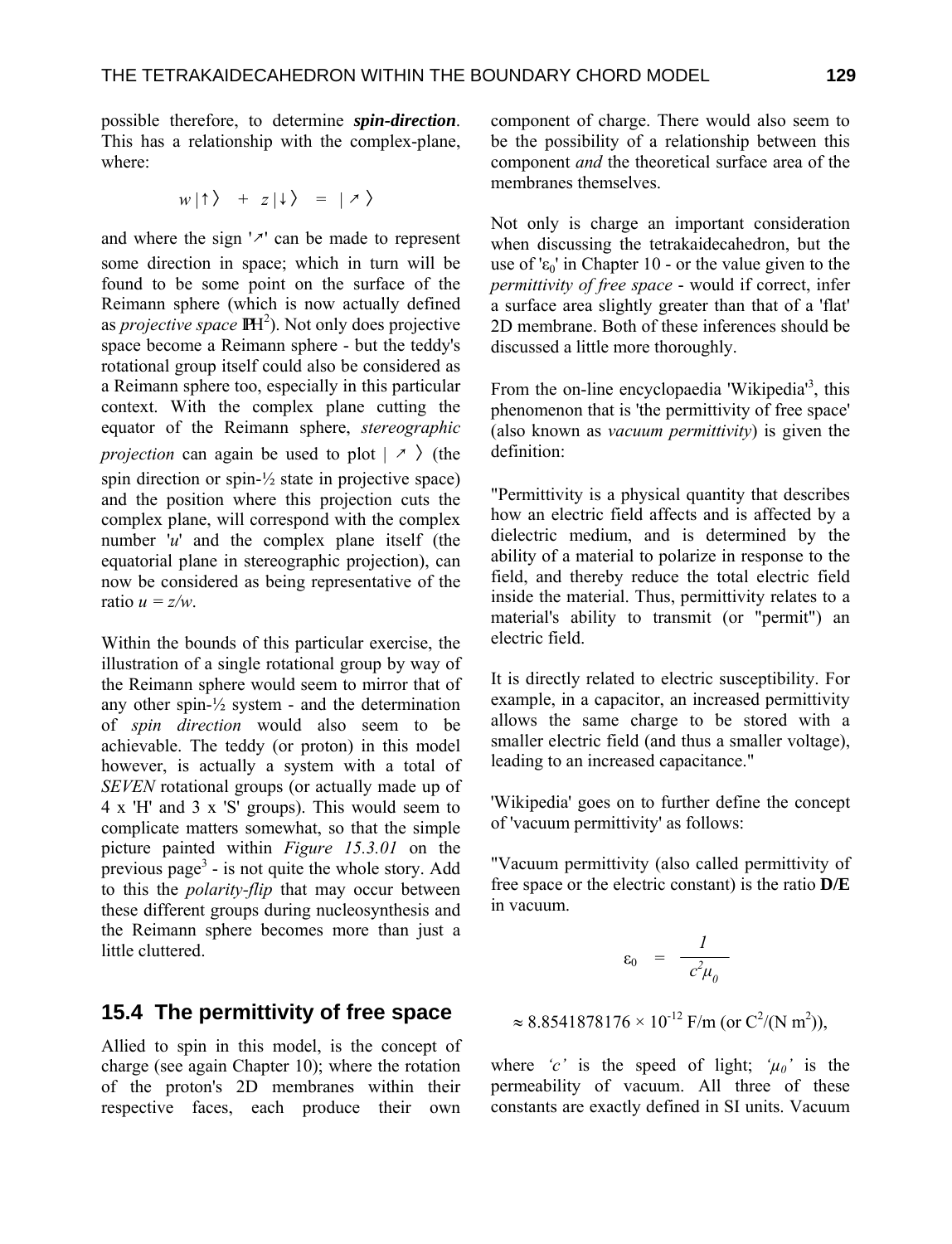permittivity also appears in Coulomb's law as a part of the Coulomb force constant,

$$
\frac{1}{4\pi\,\varepsilon_0},
$$

which expresses the force between two unit charges separated by unit distance in vacuum."

From the arguments in Chapter 10, there would appear to be a (coincidental?) relationship between charge *(Q)*; the numerical value applied to the permittivity of free space and the calculated two-dimensional membrane area of both the 'H' and 'S' circular faces. It was therefore possible to express this as:

$$
Q\,\varepsilon_0\,=\,A
$$

and this produced a value of:

$$
\frac{2.356 \times 10^{-28}}{2.670 \times 10^{-20}} = 8.824 \times 10^{-09}
$$

for the 'H' face 2D membranes - and similarly,

$$
\frac{7.854 \times 10^{-29}}{8.900 \times 10^{-21}} = 8.824 \times 10^{-09}
$$

for the 'S' face membranes.

There was an important qualification however, as the accepted value of  $\epsilon_0$ <sup>*'*</sup> is actually given as  $8.854 \times 10^{-12}$  F m<sup>-1</sup> and the above results therefore appear to be a full *three* magnitudes too large.

Most linear measurements within this model however, have been given in *centimetres* and not in metres and this can adjust the above value by what amounts to a magnitude of *10<sup>2</sup>*. This would however, still leave a discrepancy of *10 1*, because the value required for the above expression is 8.854 x  $10^{-09}$ . This is of course, assuming that the effects of this ratio are being felt *JUST* within a three-dimensional environment (i.e. in the world where *WE* make our measurements and calculations there from). These rotating, twodimensional membranes *are not* by definition, technically three-dimensional though; not in this

model. They are certainly derived from the *degassing* of three-dimensional boundary chords, but this de-gassed material is actually *single* dimensional in origin - but must become twodimensional because it is a *surface area*. This may sound confusing, but an area cannot comprise a single dimension, simply and logically because it is defined as length times breadth. This means that its value is derived from any two single-dimensional entities such as two adjacent or opposite single-dimensional *de-gassing values*, (see again Chapter Nine), where any two adjacent areas of influence can be said to produce a 2D membrane component such as H1+H2; S1+S2; H4+H3; S3+S2 etc., etc..

The *3D mass equivalence* of such a twodimensional body would therefore be a full magnitude *LESS* than we would measure it here, in our world - because of the simple cubic rule first introduced in Chapter Three. By this same token, three-dimensional effects, measurements (other than linear) and ratios, would be felt much more strongly by a *LESSER* 2D observer or indeed object - such as the 'H' and 'S' face membranes that de-gas because of spin-conflict. In other words, one has to balance both sides of the dimensional equation and this can be achieved by using the analogy of the simple cubic rule again, discussed and illustrated earlier within Chapter Two (*Figure 2.3.01* on page Nine).

One could say that the effects of ' $\varepsilon_0$ ' on the 3D world could be likened to the value given to all three planes of the cube - i.e. length x breadth x depth and therefore in this context, this could be expresses as:

3D Value of 
$$
'\epsilon_0'
$$
 = 1000 units ( $l x b x d$ )

while in order to arrive at the 2D equivalent where:

2D Value of 
$$
\epsilon_0
$$
' = 100 units (l x b)

in order to balance both sides:

$$
\frac{1000 \text{ units (3D)}}{10} = 3D \text{ value of '$\varepsilon_{0}$' x 10}
$$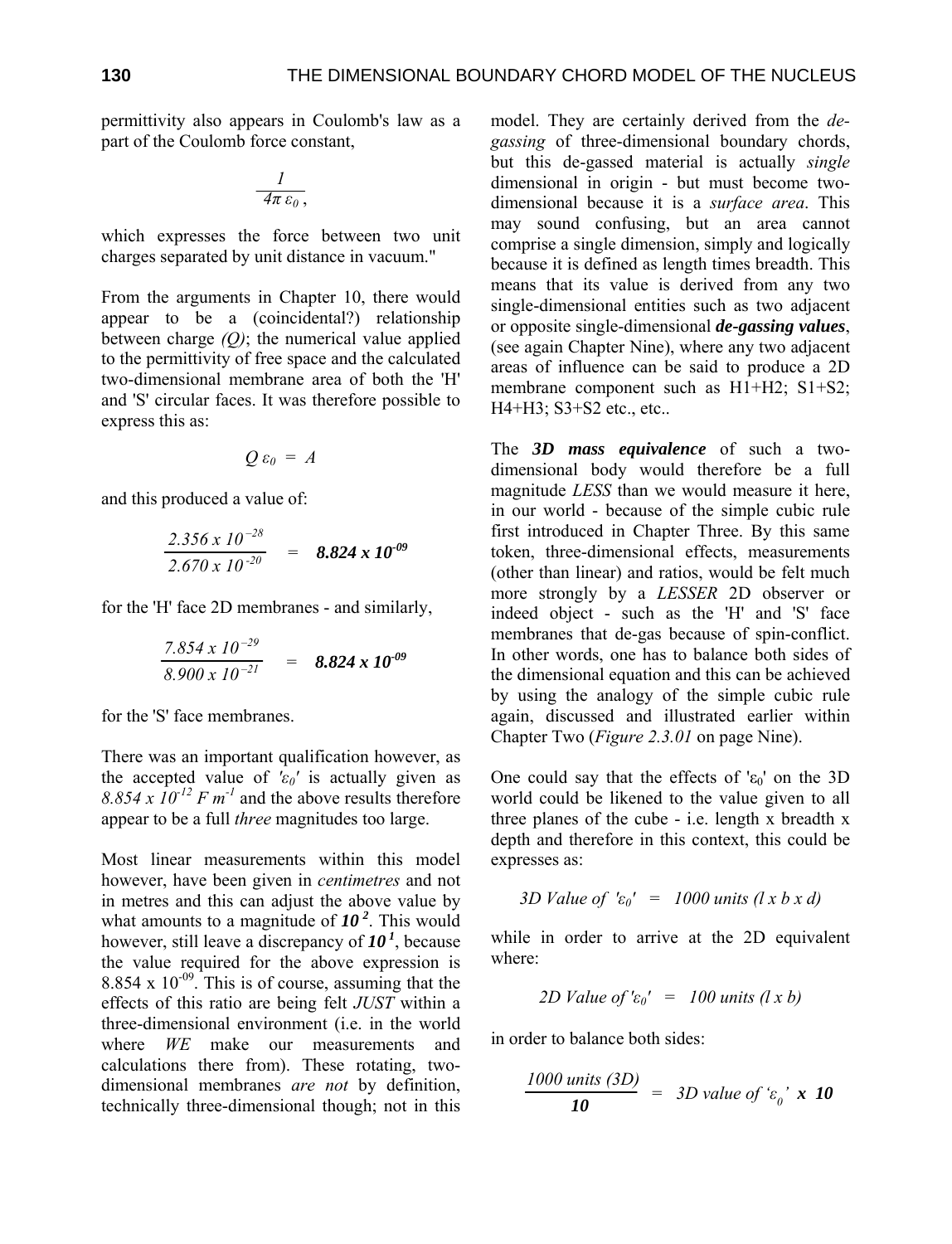We must therefore multiply ' $\varepsilon_0$ ' by ten to arrive at the correct magnitude felt by the 2D membranes thus:

$$
8.854 \times 10^{-10} \times 10 = 8.854 \times 10^{-09}
$$

This conversion will now give a value that will allow us to both complete the charge expression on page 130 and to look at what may be deemed as evidence of what has already been called *membrane convexity* in an earlier chapter. In terms of the individual face membranes, their areas can now be calculated thus:

$$
2.670 \times 10^{-20} \times 8.854 \times 10^{-09} = 2.364 \times 10^{-29}
$$

for each 'H' face membrane and:

$$
8.900 \times 10^{-21} \times 8.854 \times 10^{-09} = 7.880 \times 10^{-29}
$$

for each 'S' face membrane.

Both results are in square centimetres and represent a surface area that is *1.004* and *1.003* times larger respectively, than those required for a simple 'flat' 2D membrane. This also represents a difference in accuracy from the originally calculated areas of less than half of one percent in each case. When one considers the very scale at which these membranes would sit in this model. the possibility of convexity must at present still remain somewhat debatable, although the logic of a convex characteristic would seem plausible because of their rotation.

#### **15.5 Charge**

We are however, now presented with definable values of charge for each of the 'H' and 'S' faces of the proton; brought about the rotation of their corresponding 2D membranes within the confines of the face boundary chords. With a different *angular velocity of rotation*, each type (the 'H' and the 'S') can be allotted either a positive or a negative charge which in this case, would seem to suggest a negative for the 'S' because of its spinorial implications. We are thus able to calculate the overall charge on the proton as follows:

$$
\frac{(8A^H)}{\varepsilon_0} = Q^{H^+}
$$

which predicts a positive charge for the total 'H' face membranes and,

$$
\frac{(6A^S)}{\varepsilon_0} = Q^{S-}
$$

for the negative 'S' face membranes; where  $A<sup>H</sup>$  is the individual 'H' face membrane area;  $A<sup>S</sup>$  the individual 'S' face membrane area;  $\hat{O}^{H+}$ , the resulting overall positive 'H' face Coulomb value and  $Q^{S}$  represents the corresponding negative overall 'S' face Coulomb value. By using the original surface areas and ignoring for the moment the still debatable issue that is *membrane convexity*; we can calculate the resultant proton charge thus:

$$
\frac{(8 x \cdot 2.356 \times 10^{-28})}{8.854 \times 10^{-09}} = 2.128 \times 10^{-19} Q^{H+}
$$

for the total 'H' face Coulomb value and,

$$
\frac{(6 x 7.854 x 10^{-29})}{8.854 x 10^{-09}} = 5.322 x 10^{-20} Q^{5}
$$

for the (negative) 'S' face Coulomb value. This will now provide the boundary chord proton with an overall charge of:

$$
-\frac{2.128 \times 10^{-19}}{5.322 \times 10^{-20}} -\frac{5.322 \times 10^{-20}}{1.596 \times 10^{-19}} Q^{N+}
$$

where  $Q^{N+}$  represents here, the Coulomb value attributed to the proton *without* the component of *membrane convexity* taken into consideration. Obviously utilising the new surface areas calculated on the previous page to represent this component, will return a Coulomb value much closer to that experienced in the real world.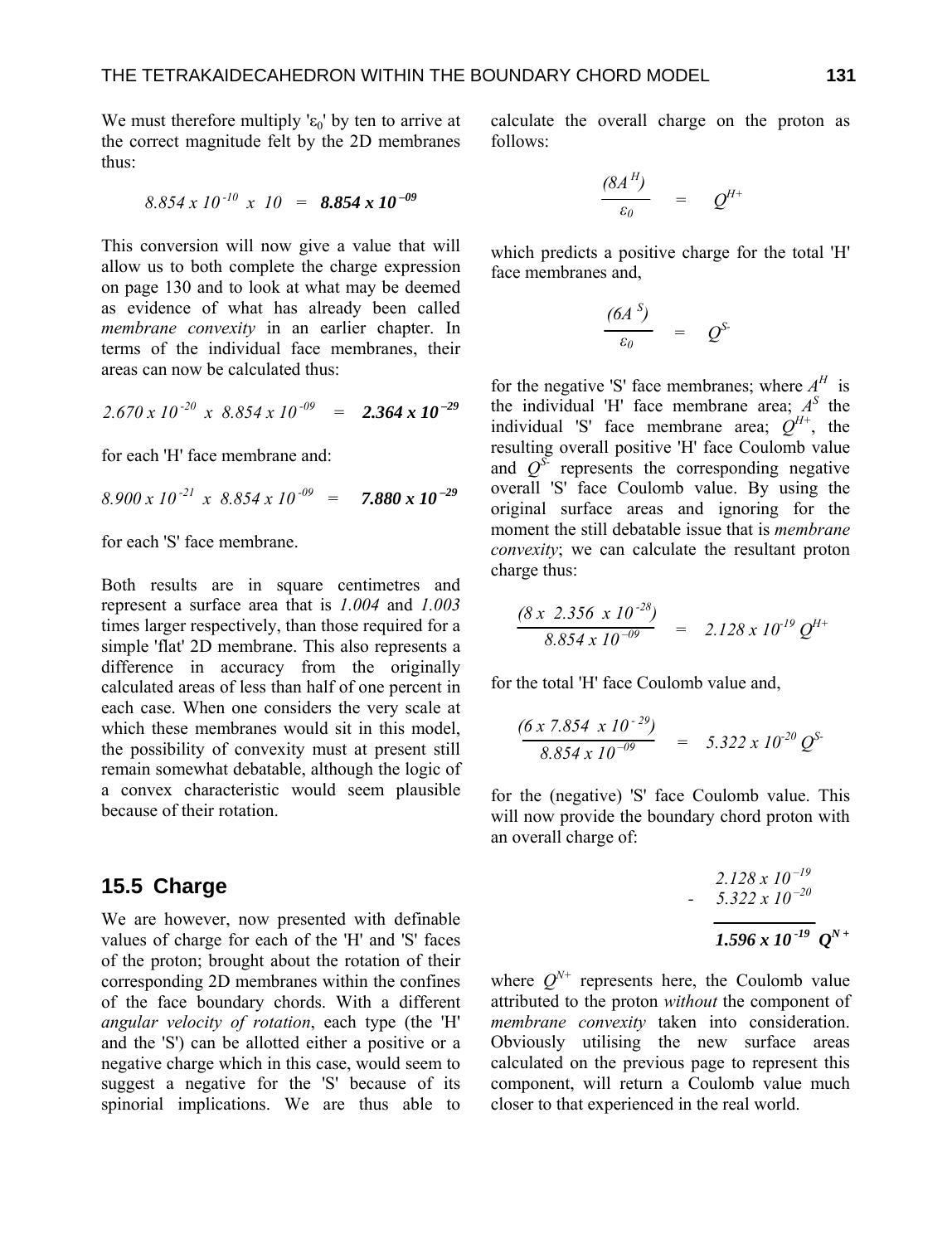The apparent connection between the calculated surface areas of this model's proton and the (dimensionally corrected) value given to the *permittivity of free space* is certainly a strange one. If one happens to believe in coincidence (which doesn't really have any place in science); this may simply be one of those chance occurrences - but when one considers that this value is actually a natural ratio involving the displacement of an electric field, these rotational groups and the charge they produce within this model, begin to appear more plausible.

There is still a question as to the possibility of what the author believes to be a very real *polarity-flip* that because of spinorial implications, may occur between these different groups during the process of nucleosynthesis (again, tackled within a later chapter) and this will need to be examined as soon as possible. As already mentioned on page 128, the Reimann sphere pictured in *Figure 15.3.01* represents but a single rotational group - but as there are *seven* of these, this really does make things a lot more complicated in our attempt at describing what could be called the dimensional boundary chord proton. Added together, all these points may lead one to the realisation that the true character of the nucleus may involve interactions that do not simply involve just *three* distinct particles as in the quark model (and their associated gluons *et al*), but occur between active almost 'cog-like' components that rotate as complimentary pairs within a unique system of inter-related parts (actually thirty-six, three-dimensional parts and their 2D membranes). It may be complicated purely by the fact that experimenters are looking for quarks that aren't really there - and, as they say; only time will tell.

## **15.6 The electron's orbitals**

The placement of an element's electrons within defined orbitals, seem to obey specific rules that are the result of intense observation and experimentation over the years. Chapter 12 touched briefly on the early Bohr and Schroedinger models, although these have been continually updated and revised since their appearance in 1913 and 1926 respectively. The concept of specific orbitals, provide areas of 'probability' in which one is likely to find a particular electron, although this will not be dealt with in any great detail here. Suffice to say, that their configuration has yet to be fully understood, although there is little doubt that there are physical reasons why they are the way they are. Perhaps just another one of those coincidences that have popped up time and time again within this model, their depicted orientation in space bears considerable resemblance to the geometry of the dim-wave emissions produced by the dimensional boundary chord proton's seven rotational groups.

The *'s'* orbitals are pretty much what one would expect and can be visualised simply as shells that surround the nucleus (see *Figure 15.6.01* below).



*Figure 15.6.01 The atom's 's' orbitals can be pictured as shells of increasing size and are the closest of the orbital sets to the nucleus. Orbital '1s' contains the electron with the lowest energy.* 

These contain electrons which have the lowest energy, although strangely, orbital *'2p'* is filled prior to the *'3s'* (see again *Figure 12.2.*01 on page 96). By convention, an *x, y* and *z* axis is used for orientation. It is when we reach the *'p'* orbital set that things become a little more complicated. These are no longer believed to be just a continuation of the simple shell-like structures seen within the *'s'* orbitals which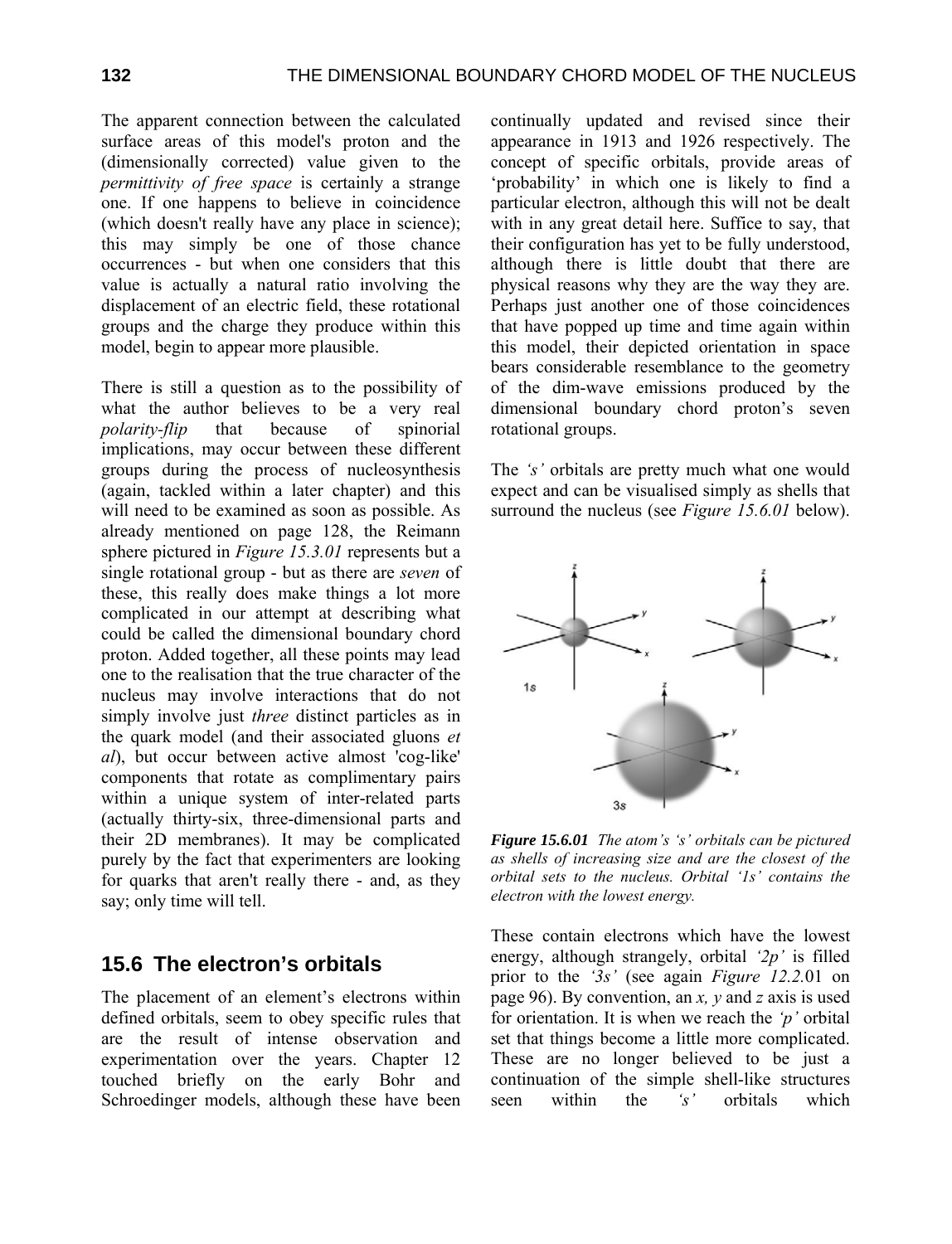appear to surround the nucleus just like the layers of an onion. Instead, the 'p' orbitals are usually illustrated as balloon-like 'probabilities' that extend away from the nucleus as pairs, normal to the x, y and z axes (see *Figure 15.6.02* below).



*Figure 15.6.02 The atom's 'p' orbitals extend away from the nucleus as probability pairs, conforming to the x, y and z axes.* 

The big question is of course, *why* does this occur? First of all, none of the orbitals are 'precise' paths that electrons travel; instead, they are something like a 95% probability of where one would expect an electron to be - thanks to the *Heisenberg's Uncertainty Principle* and no real explanation has ever been provided that may answer this question. We have seen however from Chapter 12, that the dimensional boundary chord proton's dim-waves produce a caged effect between the 'S' face and 'H' face emissions, which can be likened to the effect of the *'1s'* orbital possessed by hydrogen.

When moving to the first *'p'* orbital however, we are actually exploring the characteristics of atoms that must contain at least five electrons and this will coincide with boron, with a ground state electron configuration  $[He]$ .2s<sup>2</sup>.2p<sup>1</sup> which means two electrons in the *1s* orbital (the same as helium); two in the *2s* orbital and one electron in the *2p* orbital. This infers that we are looking at a nucleus that comprises five protons (and five corresponding neutrons), each of which will be producing its own set of 'S' face and 'H' face dim-waves. The picture of this model's e-shell first shown in Chapter 12 becomes somewhat more tangled as a result, as interactions become

more complicated. Each proton will still be trying to produce its own set of dim-waves, but the configuration or *bonding* of the atom's protons will tend to modify the overall field pattern and this is introduced in more detail within the next chapter. This new configuration will however, continue to follow the geometry and configuration of the proton's faces.

For the 's' orbitals and for the 'p' orbitals at least, electron capture will continue to be into the repulsion gap between 'S' and caging 'H' face dim-waves and the 'p' orbitals will adopt the symmetry of the 'S' faces as shown in *Figure 15.1.01* on page 123.



*Figure 15.6.03 The 'p' orbitals will take on the symmetry of the proton's 'S' faces due to a combination of like to like repulsion and field reconfiguration.* 

Moving on to the still more complex *'d'* orbitals, there is some early indication that these too align to the symmetry of the proton but in this case, the 'H' face symmetry (see again *Figure 15.1.03* on page 124) come into play. This particular configuration seems to use components of both symmetries and is still being examined at present. This will all actually be dealt with in much greater detail in Volume 2 of this trilogy.

One final characteristic of the proton/neutron system that in this model, has been inherited from